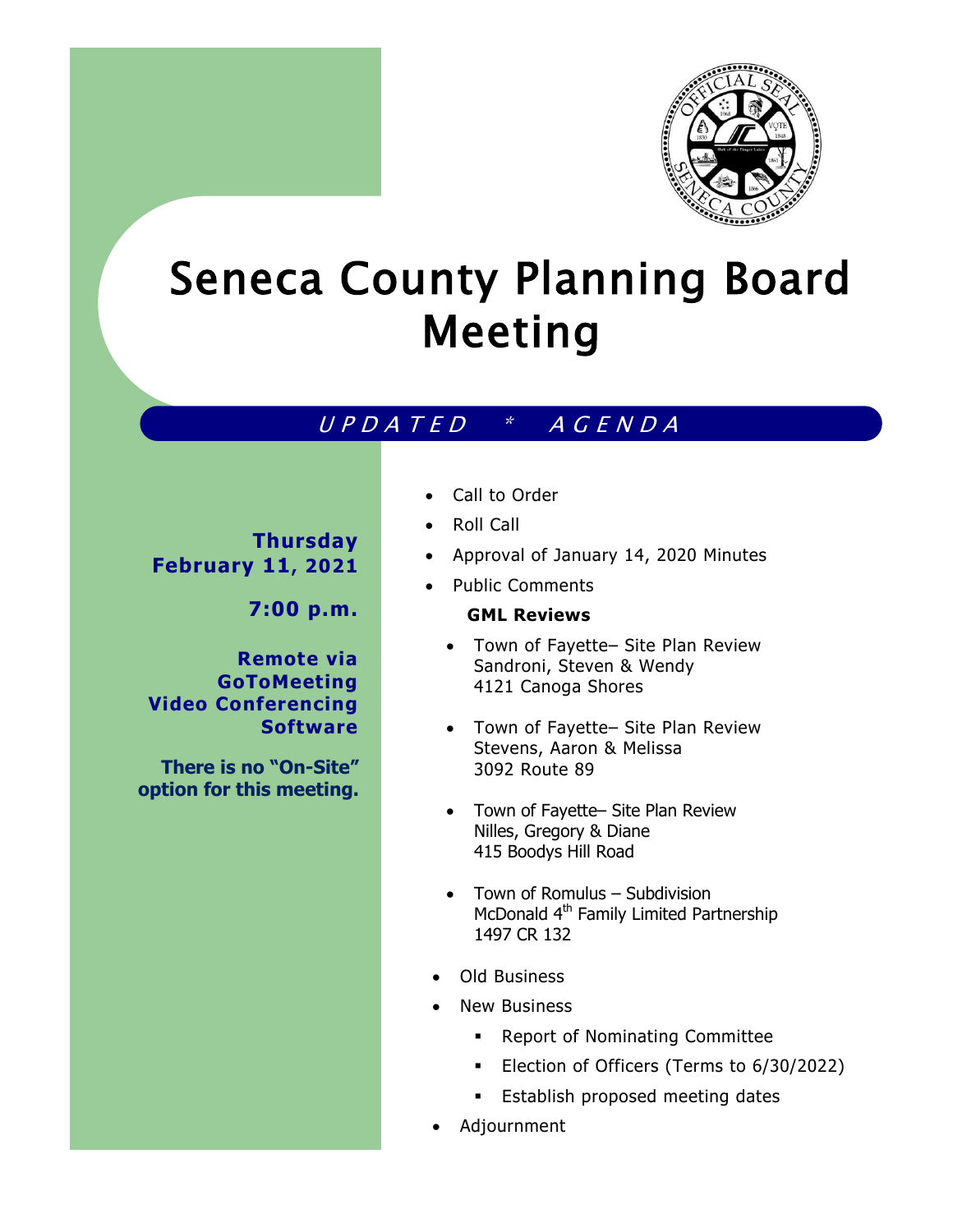## **Seneca County Planning Board Agenda Attachment January 14, 2020 Meeting**

#### **Public Comments:**

Representatives of projects wishing to make a presentation should contact hhaynes@co.seneca.ny.us before 4 p.m. on February 11th and electronically submit any graphics they wish to be displayed during their presentation. Their comments will be scheduled immediately before review of that project.

### **GML REVIEWS**

• Town of Fayette Site Plan Review Sandroni, Steven & Wendy 4121 Canoga Shores

In order to deal with unsafe area of deck and retention wall, the application is to rebuild the deck and retaining wall. At the same time, they will enlarge the deck and roof a portion of the deck.

• Town of Fayette Site Plan Review Stevens, Aaron & Melissa 3092 Route 89

Site Plan Review for Short Term Rental

• Town of Fayette Site Plan Review Nilles, Gregory & Diane 415 Boodys Hill Road

As a part of converting the property to residential use, they propose a 30' X 13.5' addition to be built on a flat roof over part of the foundation, modify entrance, and landscape.

• Town of Romulus Subdivision Review McDonald 4<sup>th</sup> Family Partnership 1497 County Road 132

The applicant proposes to subdivide off an approximately 120' X 120' section of a 2.7 acre parcel to transfer to adjacent property owners.